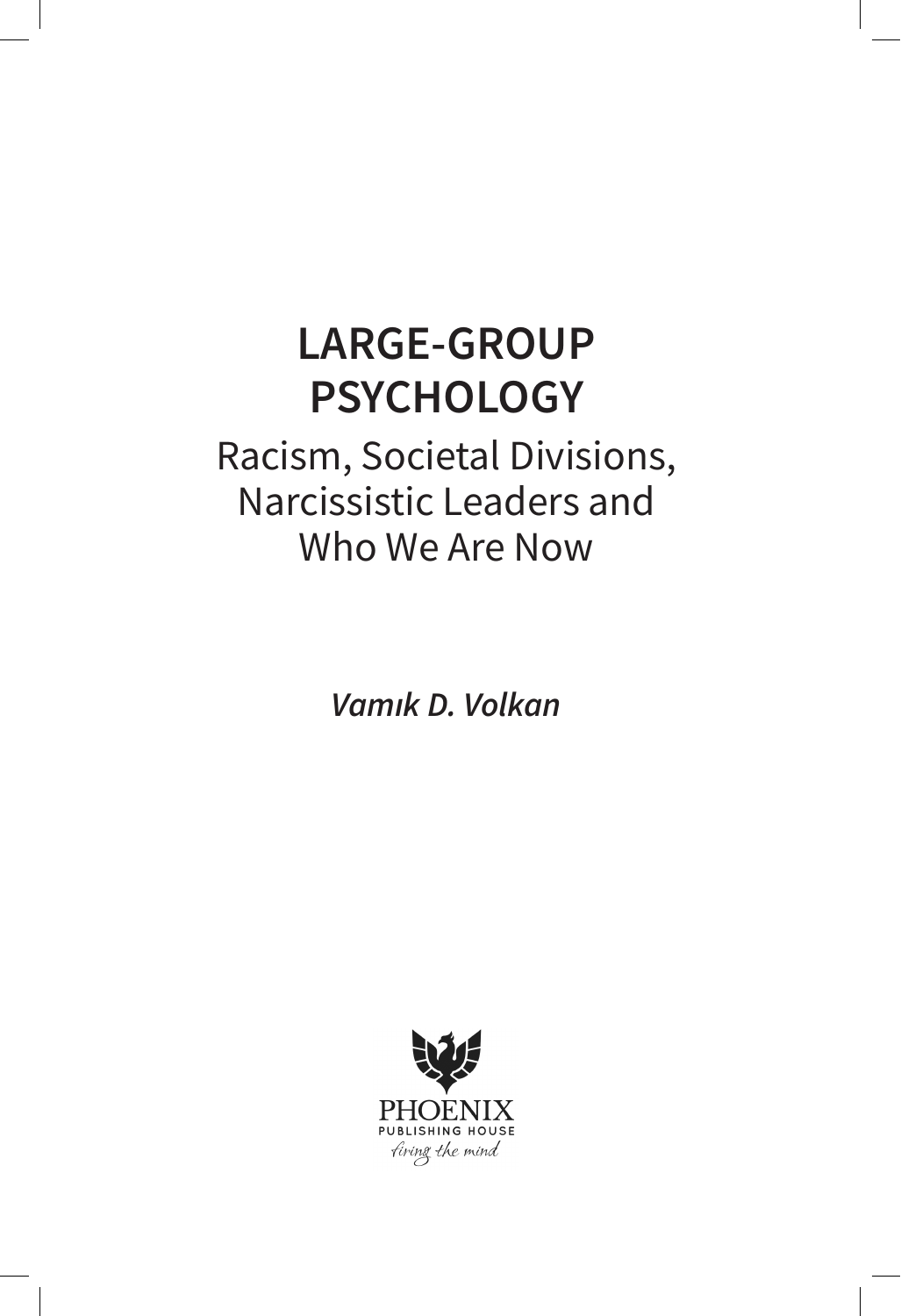## **Contents**

| About the author                                                                                    | ix           |
|-----------------------------------------------------------------------------------------------------|--------------|
| About this book                                                                                     | хi           |
| <b>CHAPTER ONE</b><br>Personal motivations for studying large-group psychology                      | $\mathbf{1}$ |
| <b>CHAPTER TWO</b><br>Large-group psychology in its own right                                       | 17           |
| <b>CHAPTER THREE</b><br>Large-group identity that develops in adulthood                             | 47           |
| <b>CHAPTER FOUR</b><br>Psychology of decision-making and political leader-follower<br>relationships | 51           |
| <b>CHAPTER FIVE</b><br>Political propaganda                                                         | 57           |
| <b>CHAPTER SIX</b><br>Applying the tree model and large-group consultations                         | 61           |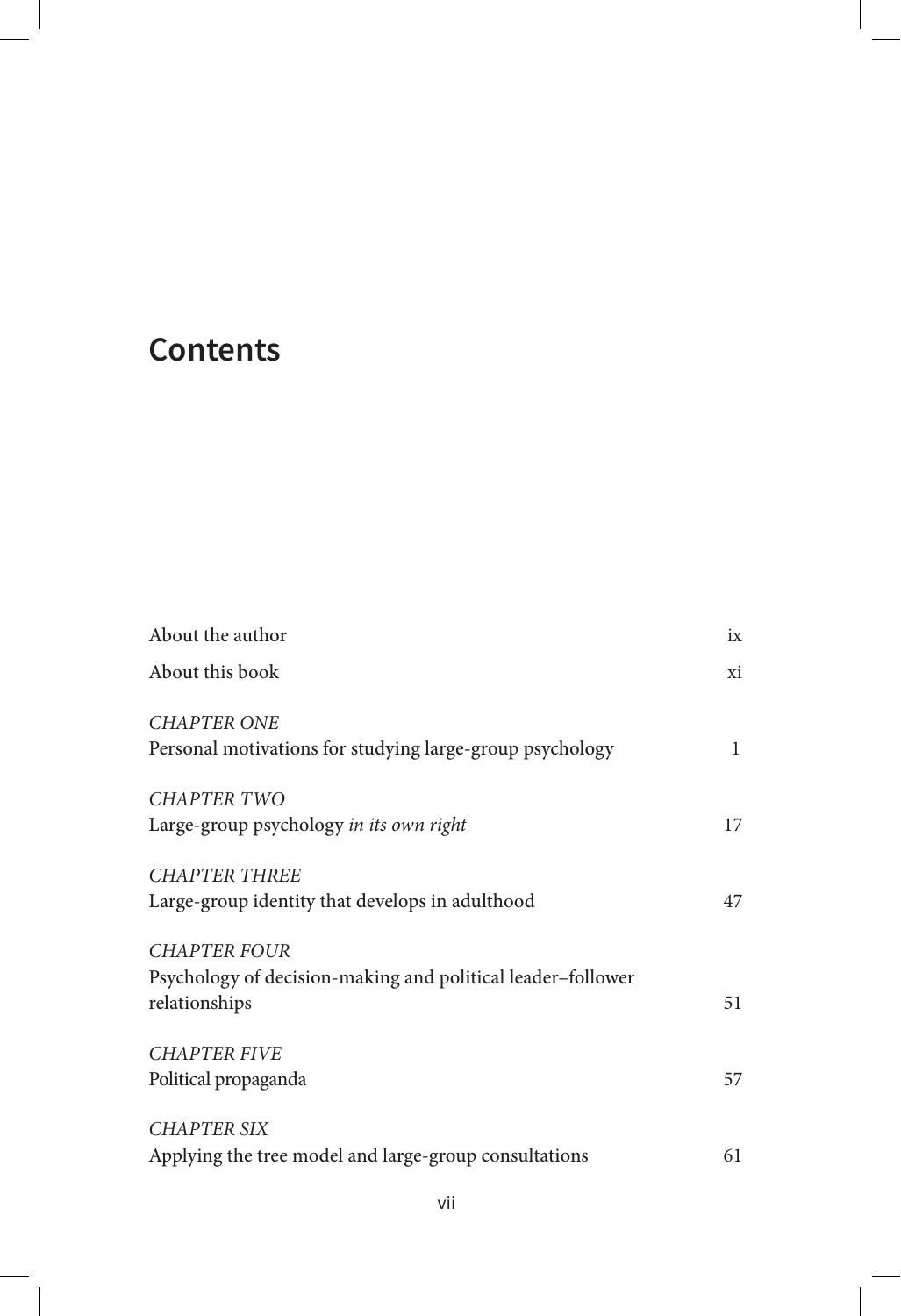viii CONTENTS

I

| <b>CHAPTER SEVEN</b>                             |     |
|--------------------------------------------------|-----|
| Cherry hospital: personal observations on racism | 71  |
| CHAPTER EIGHT                                    |     |
|                                                  |     |
| Who are we now?                                  | 87  |
|                                                  |     |
| <b>CHAPTER NINE</b>                              |     |
| Persons with exaggerated narcissism              | 101 |
|                                                  |     |
| Last words                                       | 113 |
| Addendum                                         | 117 |
| References                                       | 123 |
|                                                  |     |
| Index                                            | 135 |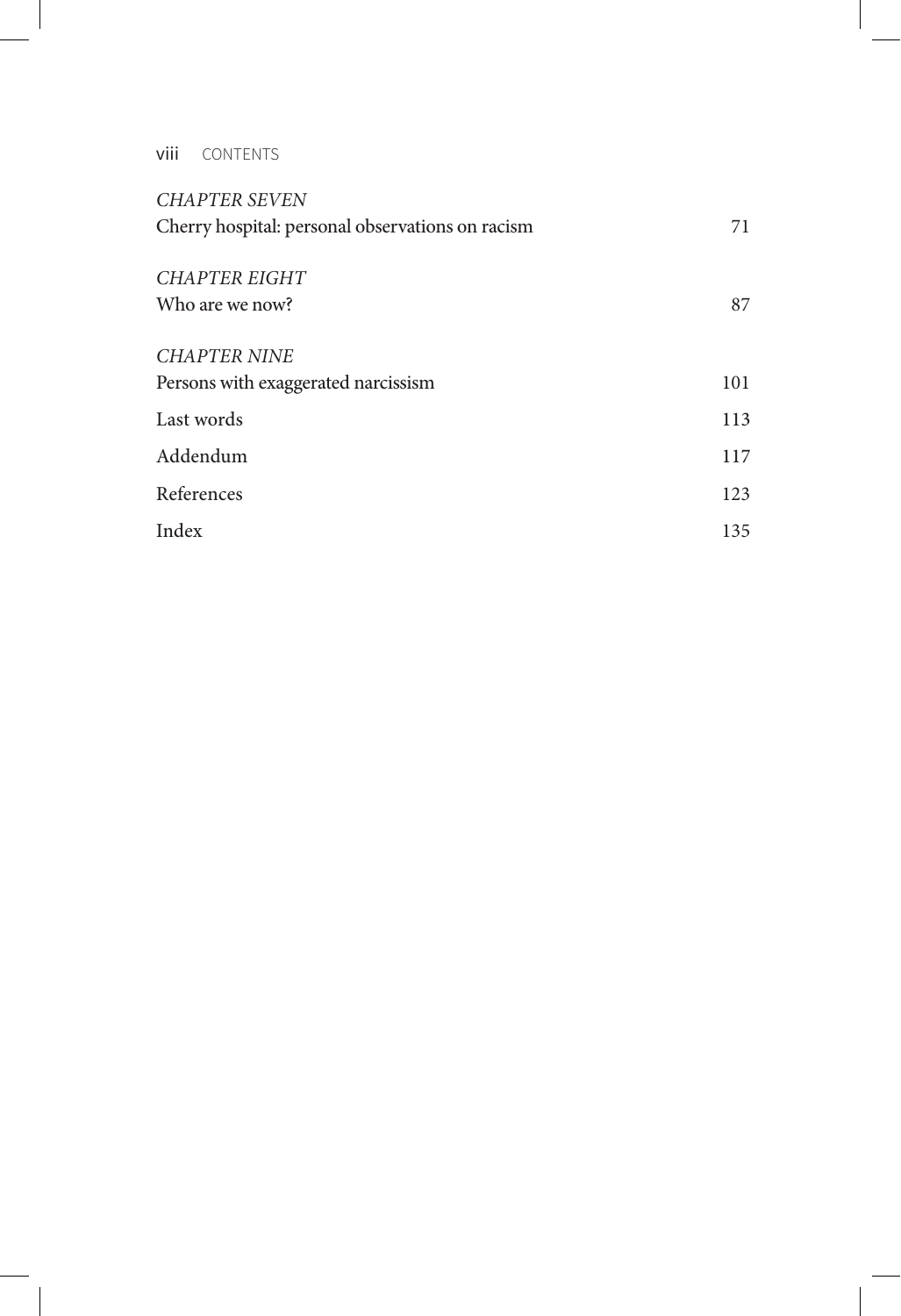### **About the author**

**Vamık Volkan** is an emeritus professor of psychiatry at the University of Virginia and an emeritus training and supervising analyst at the Washington-Baltimore Psychoanalytic Institute. He is the emeritus president of the International Dialogue Initiative and a former president of the Turkish-American Neuropsychiatric Society, the International Society of Political Psychology, the Virginia Psychoanalytic Society, and the American College of Psychoanalysts. He was a member of the International Negotiation Network under the directorship of the former President Jimmy Carter; a member of the Working Group on Terror and Terrorism, International Psychoanalytical Association; a temporary consultant to the World Health Organization in Albania and Macedonia; an inaugural Yitzhak Rabin Fellow, Rabin Center for Israeli Studies, Tel Aviv, Israel; and a Fulbright/Sigmund Freud-Foundation visiting scholar of psychoanalysis in Vienna, Austria.

He is a recipient of the Nevitt Sanford, Elise Hayman, Bryce Boyer, Hans Strupp, Sigmund Freud (given by the city of Vienna) and Mary Sigourney awards and the Margaret Mahler Literature Prize. He was nominated for the Nobel Peace Prize five times; letters of support were sent from twentyseven countries. Dr. Volkan holds honorary doctorate degrees from Kuopio University (now called the University of Eastern Finland), Finland; Ankara University, Turkey; the Eastern European Psychoanalytic Institute, Russia;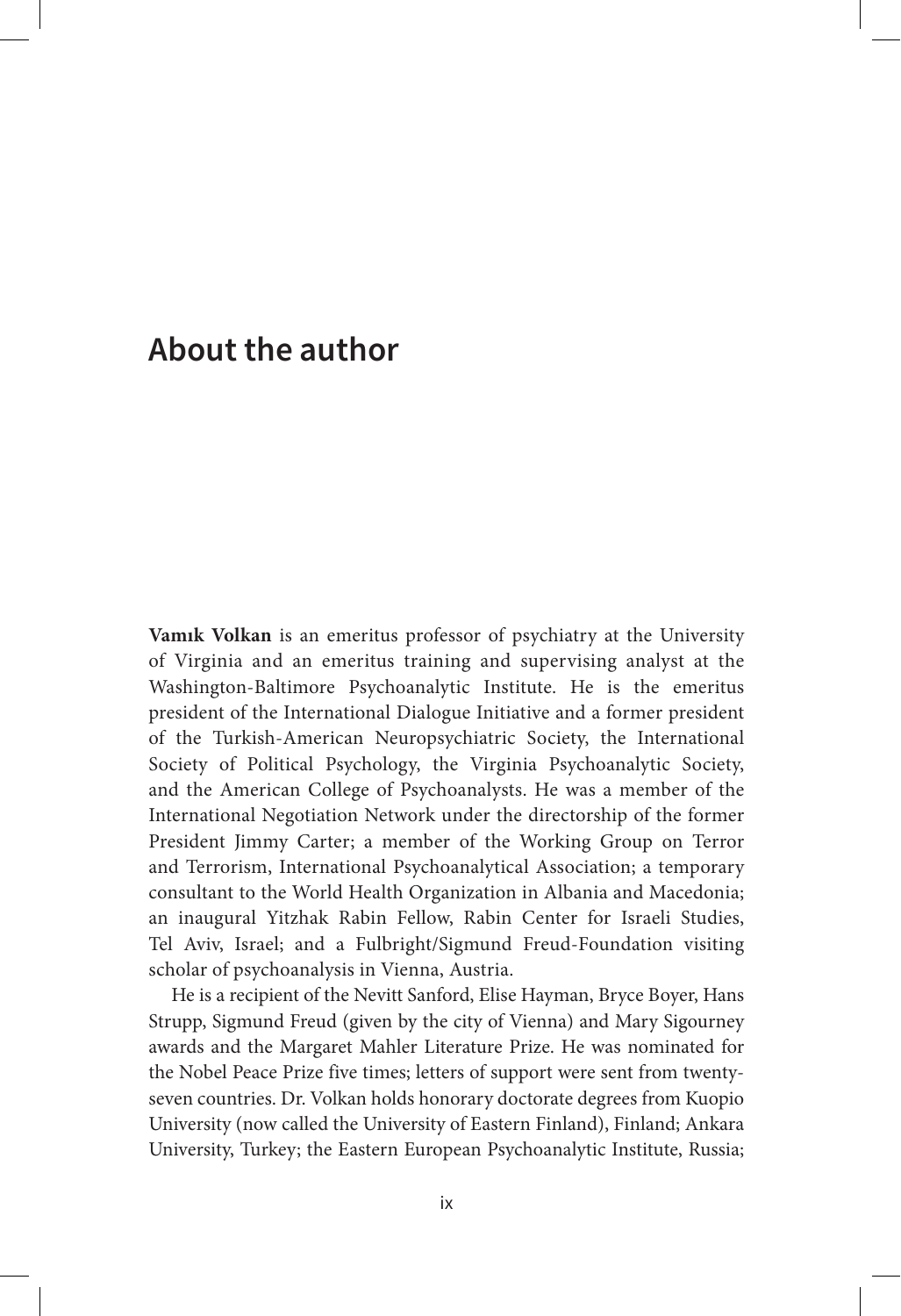#### x ABOUT THE AUTHOR

Eastern Mediterranean University, North Cyprus; and Kyrenia - American University, North Cyprus.

Dr. Volkan is the author, coauthor, editor or coeditor of more than fifty psychoanalytic and psychopolitical books, some of which have been translated into Chinese, Finnish, German, Greek, Japanese, Russian, Serbian, Spanish, and Turkish. He has written hundreds of published papers and book chapters. He has served on the editorial boards of sixteen national or international professional journals.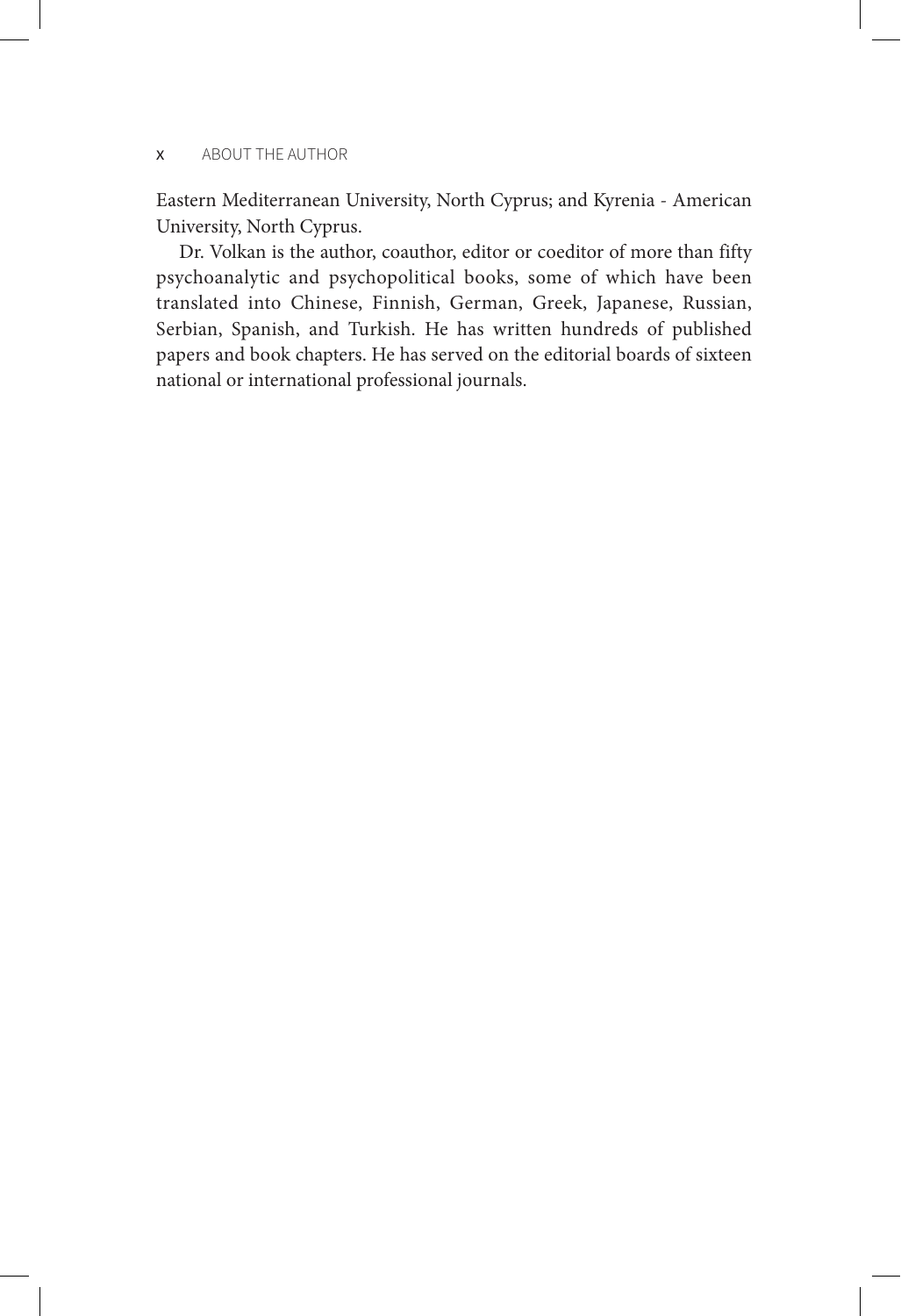### **About this book**

Charlottesville, Virginia was the home of Thomas Jefferson and James Monroe, two American presidents. The University of Virginia was founded in 1819 by Jefferson who is also the principal author of the Declaration of Independence. I came to Charlottesville in 1963 and became an instructor at the Department of Psychiatry and Neurology at the University of Virginia's School of Medicine. During my long tenure at the university, among several positions I held, I was the medical director of the university's Blue Ridge Hospital for eighteen years. Blue Ridge Hospital was located next to Monticello, the plantation of Thomas Jefferson which was designed and built by him. Millions of tourists come to Charlottesville and visit Monticello which also has slave quarters around the Jefferson mansion. After my retirement from the University of Virginia's School of Medicine in 2002, Blue Ridge Hospital was closed because the university had built a new hospital. I have continued to live in Charlottesville.

From August 11 to 12, 2017, a white supremacist rally occurred in my beautiful city. The ideology of white supremacists in the United States centers upon establishing a country populated and controlled by pure descendants of selected white Europeans. Marchers who were from other locations in the United States chanted racist and anti-Semitic slogans, and carried Nazi and neo-Nazi symbols as they opposed removing a statue of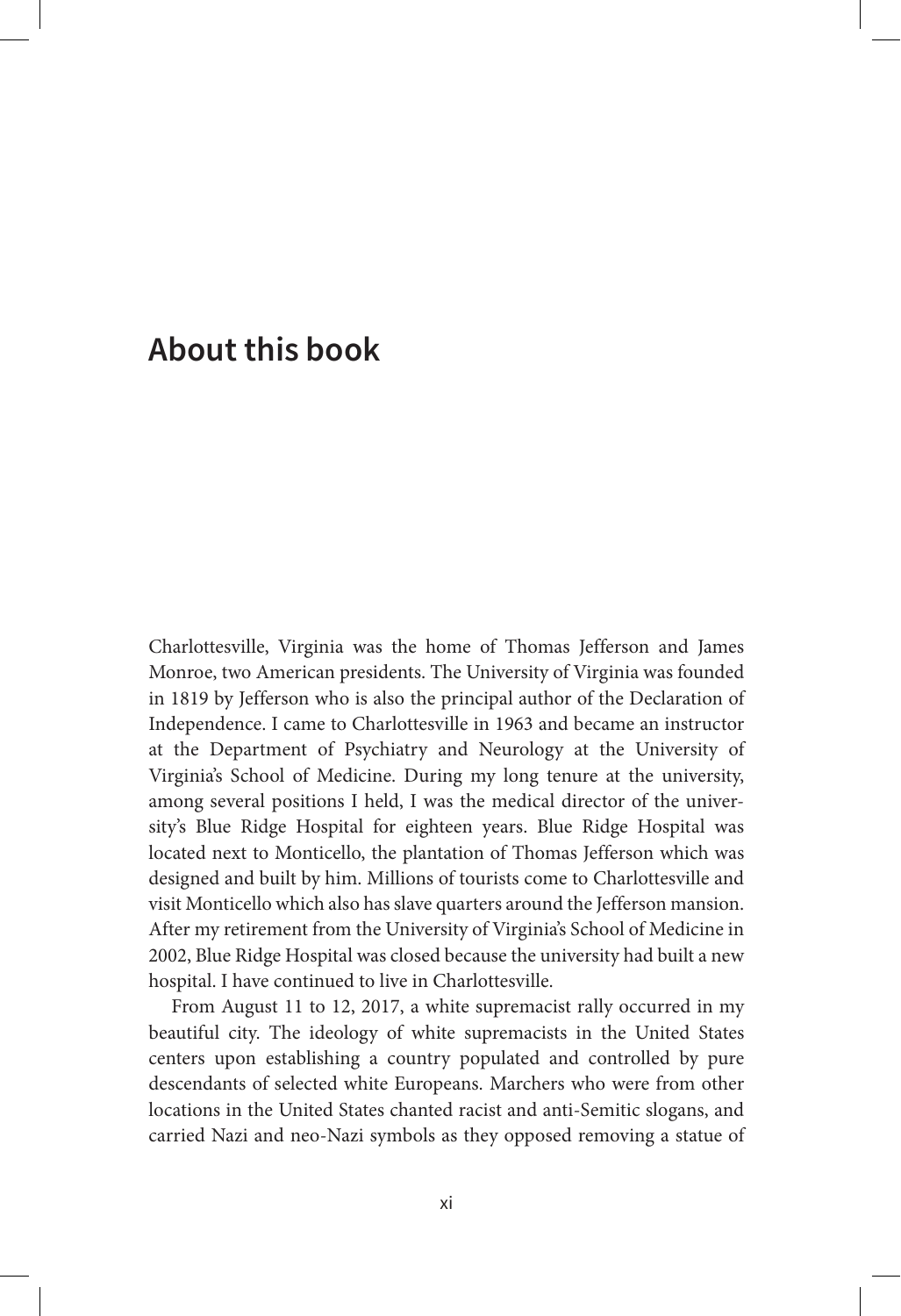#### xii ABOUT THIS BOOK

Robert E. Lee, a commander of the Confederate States Army during the American Civil War, from Lee Park in the historical downtown. A white supremacist, James Alex Fields Jr., from Ohio, deliberately rammed his car into a gathering of counterprotestors killing thirty-two-year-old Heather Heyer and injuring forty other people.

The morning before these terrible events started, I had left Charlottesville and driven to Washington, DC to fly from Dulles Airport to Berlin, Germany where I would attend a professional meeting and give a talk. When I returned to the United States some days later, news about what had happened in my city and Donald Trump's remarks about "very fine people on both sides," racist neo-Nazis and counterprotestors were being discussed on television again and again.

Our house is at a location surrounded by a forest. I can reach downtown Charlottesville by car within thirty minutes. In April when trees put out new leaves my private environment becomes enveloped with different shades of green. Sitting on my porch I hear the sounds of many birds as well as frogs in a man-made small lake. The only man-made noise that mixes with the sound of nature comes from airplanes when they fly over our house. After I returned from Berlin I could not appreciate or enjoy the beauty of nature. I had to go to downtown and touch places where terrible events had taken place and where Heather Heyer, whom I did not know, was murdered.

What had happened in Charlottesville made me think about my life in the United States, starting in 1957 as a voluntary immigrant, my personal observations and experiences of racism, anti-Semitic and anti-Muslim sentiments as well as positive aspects of "American exceptionalism." I wanted to write a book about my observations on the political division in the United States. I considered the American white supremacist movement as a "large group" with its own subdivisions. My term "large group" describes hundreds, thousands, or millions of people—most of whom will never see or even know about each other as individuals, but who share many of the same sentiments. Already I had written several books and many papers describing ethnic, national, religious, and ideological large-group problems. Because of this I hesitated to start working on a new book.

On December 7, 2018, James Alex Fields Jr. was found guilty of firstdegree murder and eight counts of malicious wounding. People, including survivors, who were gathered outside the courtroom marched in the streets of downtown Charlottesville expressing their relief. I was told that an African-American woman and her African-American husband were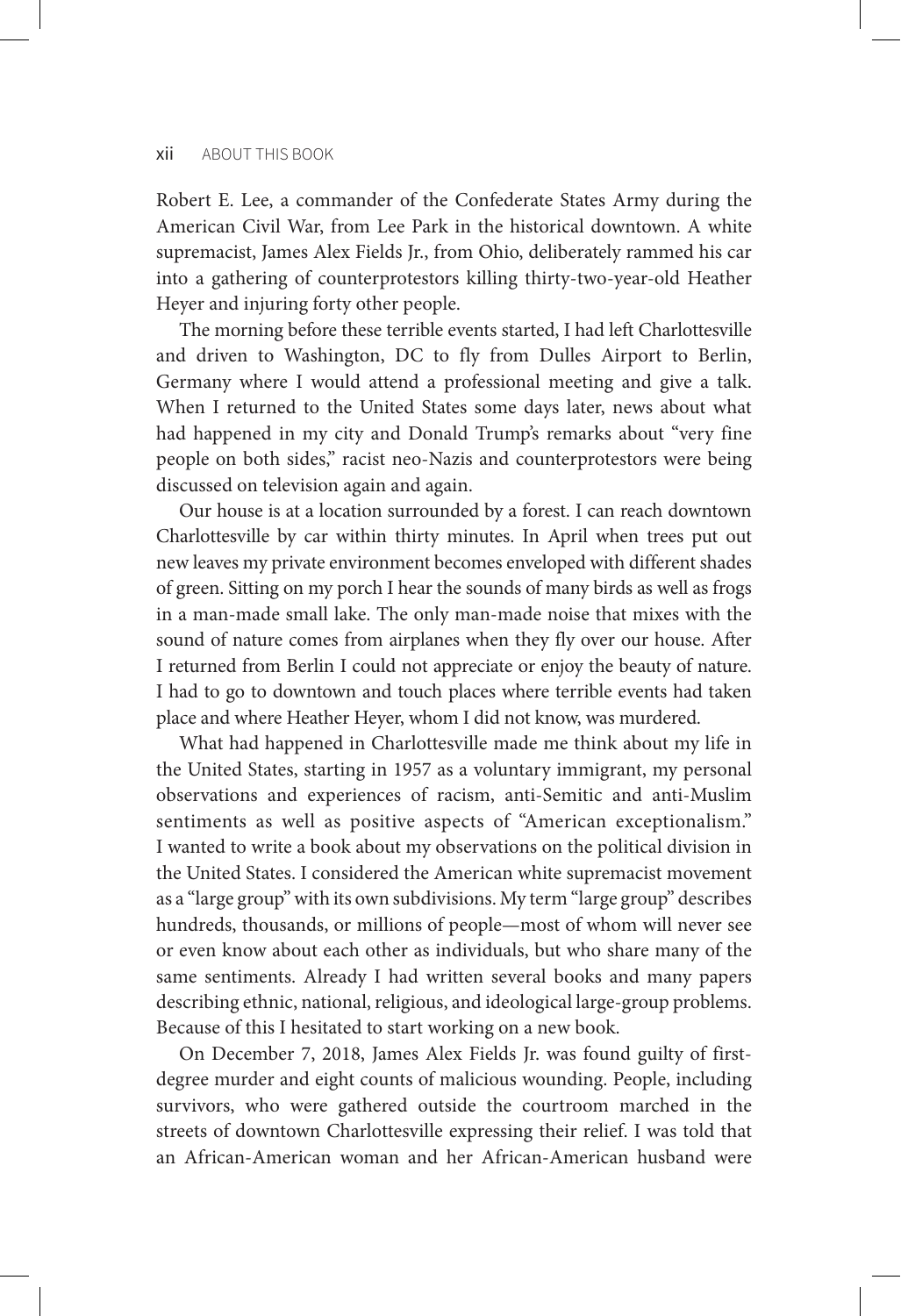with Heather Heyer when she was hit by the murderer's car. This African-American gentleman was a witness during the trial. Some months later, I learned that, after the trial, members of the church where his wife's family attends services were threatened by white supremacists.

Little more than three months later new attacks on mosques, churches, and synagogues occurred in different parts of the world. On March 15, 2019, a white supremacist killed many people in the Al Noor mosque during Friday prayers at the Linwood Islamic Centre in Christchurch, New Zealand. Donald Trump attributed this tragedy and similar ones to acts of "a small group of people that have very, very serious problems." This was a simplistic way of looking at what is happening in the present world. The next month many suspects were arrested after a series of church and hotel bombings on Easter Sunday in Sri Lanka, killing 253 persons and wounding 450 others. On April 27, 2019, a shooting in a synagogue near San Diego, California, dominated the news and John T. Earnest, only nineteen years old, was arrested on suspicion of murder and attempted murder. It was suspected that, before he was arrested, he had set a fire at a San Diego county mosque. Two weeks later a fire broke out in the Diyanet Mosque in New Haven, Connecticut. No one was harmed. The authorities believe that the fire was set intentionally.

During late spring 2019, I went to Warsaw as a guest of the Polish Psychoanalytic Society. Members of this society and other mental health workers wanted to explore how they could express their professional opinions about the totalitarianism and paranoia in their country. The governing Law and Justice Party in Poland was against the European Union's promoting a secular vision for the continent. According to the party such a vision would be at odds with the Polish identity. The leaders of the party were also demonizing gays and lesbians as a threat to Poland's soul. The Law and Justice Party greatly benefits from the support of the Catholic Church. Almost 40 percent of the population attends Mass weekly. Church sermons and the Catholic media strongly support the governing party. The board members of the Polish Psychoanalytic Society wanted me to make a presentation at the society's May 18, 2019 meeting and focus on the psychological understanding of political and societal divisions in a national large group.

When I was in Warsaw, the two-hour documentary, "Tell No One," by journalist Tomasz Sekielski and his brother Marek Sekielski, was viewed on YouTube over 18 million times within a couple of days, exposing widespread child sexual abuse by Polish priests. Such scandals have been known in the United States, the United Kingdom, Australia, and elsewhere.